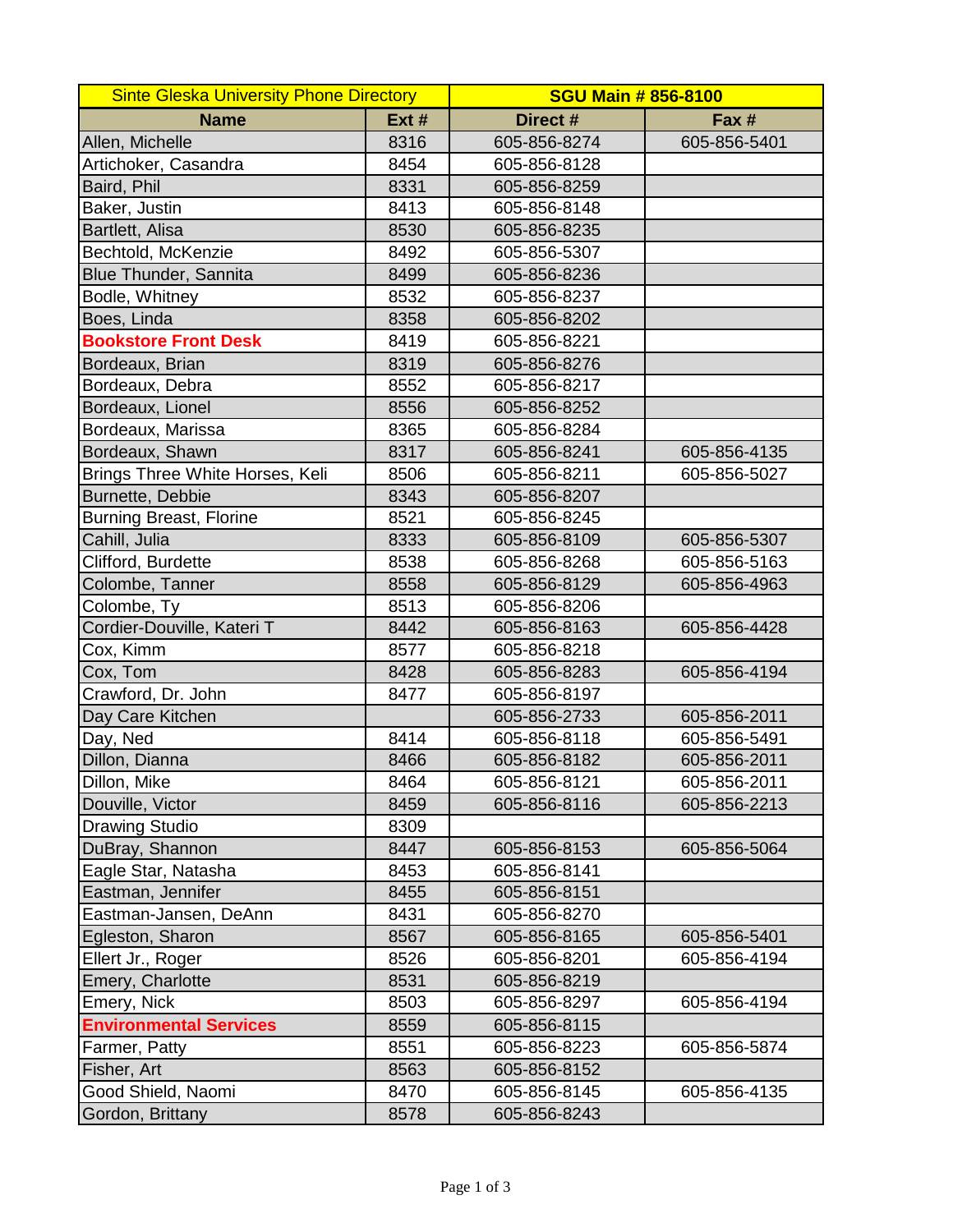| <b>Name</b>                        | Ext # | Direct #     | Fax #        |
|------------------------------------|-------|--------------|--------------|
| Grant, Shannon                     | 8533  | 605-856-8229 |              |
| Gray, Terry                        | 8510  | 605-856-8200 | 605-856-5027 |
| Green, Dr. Jim                     | 8320  | 605-856-8142 |              |
| Gregg, Carole                      | 8522  | 605-856-8213 |              |
| Reifel-Gunhammer, Michele          | 8541  | 605-856-8143 | 605-856-4135 |
| Gunhammer, Midas                   | 8475  | 605-856-8140 | 605-856-5874 |
| Gunhammer, Thomas (TJ)             | 8528  | 605-856-8215 | 605-856-2983 |
| Hamilton, Ted                      | 8367  | 605-856-8224 |              |
| Heinert, Maureece                  | 8423  | 605-856-8111 | 605-856-2173 |
| Herman, Jack                       | 8476  | 605-856-8193 | 605-856-5874 |
| Her Many Horses, Steve             | 8342  | 605-856-8255 |              |
| Hoesing, Lisa                      | 8490  | 605-856-8187 | 605-856-2011 |
| Hollow Horn Bear, Elsie            | 8463  | 605-856-8179 | 605-856-2011 |
| <b>Human Resources</b>             | 8561  | 605-856-8261 | 605-856-4135 |
| Jackman, Rhonda                    | 8435  | 605-856-8495 | 605-856-5401 |
| Jackson, Pauline                   | 8361  | 605-856-8277 |              |
| Jurich-Pipeboy, Katarin            | 8488  | 605-856-8114 |              |
| Keller, Richard                    | 8523  | 605-856-8228 | 605-856-4194 |
| <b>Kitchen MPB</b>                 | 8355  | 605-856-8289 |              |
| Klein, Nick                        | 8451  | 605-856-8125 |              |
| Klein, Sheryl                      | 8549  | 605-856-8212 | 605-856-5307 |
| Knox, Kalion                       | 8525  | 605-856-8251 |              |
| Kornely, Elizabeth                 | 8424  | 605-856-8239 |              |
| LaPointe, Mariah                   | 8370  | 605-856-8258 |              |
| LaPointe, Stephen                  | 8471  | 605-856-8188 | 605-856-5991 |
| LaVallie, Tashina                  | 8434  | 605-856-8157 |              |
| Left Hand Bull, Marianne           | 8448  | 605-856-8135 |              |
| Leneaugh, Mike                     | 8485  |              |              |
| Lester, Jerry                      | 8483  | 605-856-8124 | 605-856-2011 |
| <b>Library Circulation Desk</b>    | 8461  | 605-856-8112 | 605-856-2011 |
| MacKichan, Margaret                | 8416  | 605-856-8161 | 605-856-5491 |
| <b>Maintenance/Grounds Keepers</b> | 8576  | 605-856-8225 | 605-856-2983 |
| Marshall, Sherman                  | 8358  | 605-856-8202 |              |
| Medearis, Amber                    | 8432  | 605-856-8191 |              |
| Medearis, Cheryl                   | 8437  | 605-856-8117 | 605-856-5874 |
| Medicine Eagle, Alicia             | 8574  | 605-856-8291 |              |
| Menter, Abby                       | 8438  | 605-856-8158 |              |
| Moran, Victoria                    | 8467  | 605-856-8195 |              |
| Moves Camp, Richard                | 8450  | 605-856-8194 |              |
| <b>Multipurpose Building</b>       | 8559  | 605-856-8115 |              |
| Oliver, Deane - Registrar          | 8478  | 605-856-8256 |              |
| One Star, Denise                   | 8353  | 605-856-8090 |              |
| Peneaux, Brenda                    | 8458  | 605-856-8178 |              |
| Reifel, Reggie                     | 8533  | 605-856-8229 | 605-856-4647 |
| Reifel, Rene                       |       | 605-856-2733 |              |
| Roubideaux, Juanita                | 8473  | 605-856-8134 | 605-856-5874 |
| Schierbeck, Jock                   | 8570  | 605-856-8184 | 605-856-4135 |